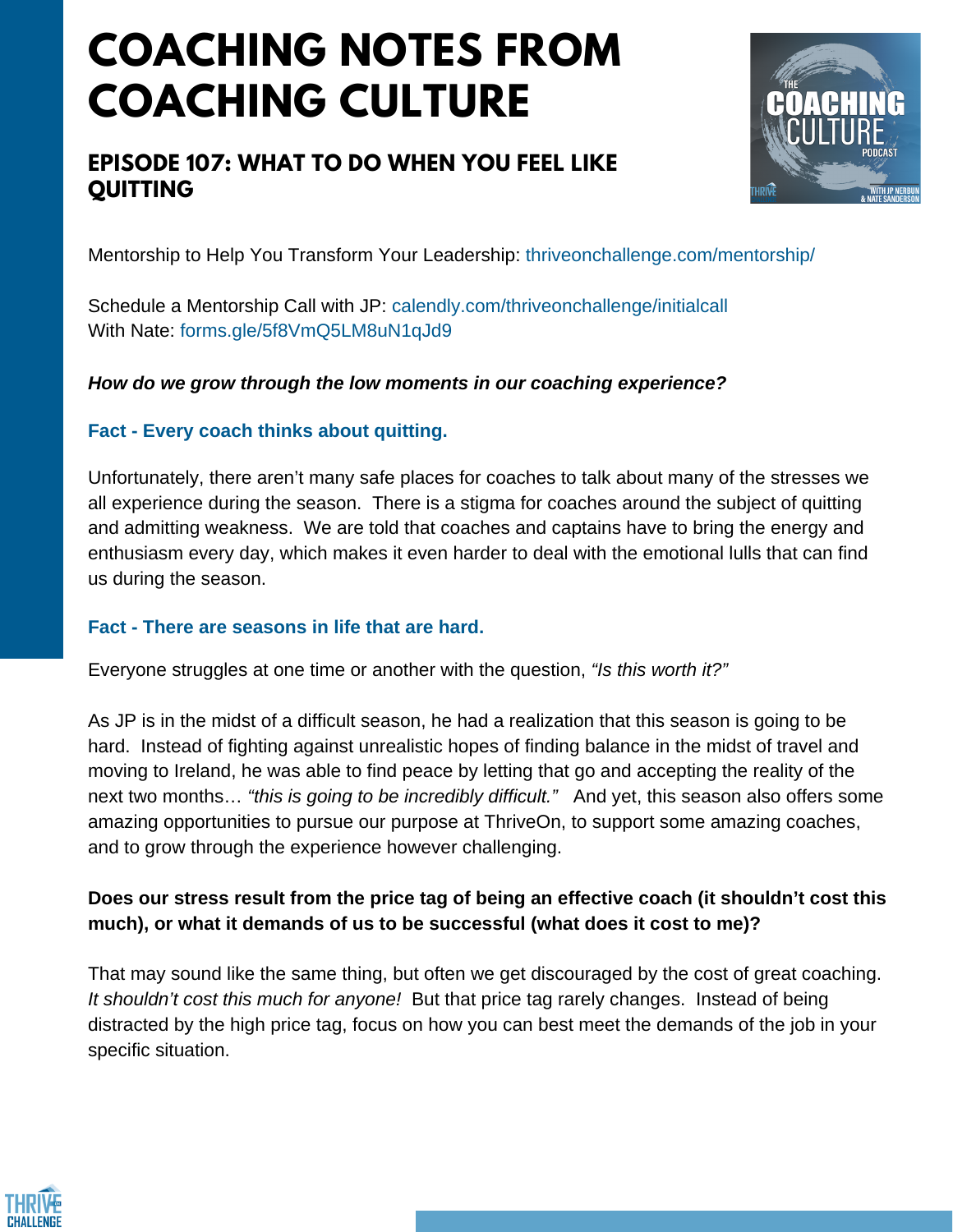# **COACHING NOTES FROM COACHING CULTURE**

# **EPISODE 107: WHAT TO DO WHEN YOU FEEL LIKE QUITTING**



## **Fact - There are going to be days where you don't see your kids.**

As the great Nick Saban is fond of saying, *"It takes what it takes."* What do we do the next day when we are home with our kids? While we won't make up for a lost day, we can focus on being present and protective of the time we do have with them.

## **Coping Strategy #1 - Identify the Roots of Your Emotional State**

However, be mindful that your purpose as a coach may be in conflict with your purpose as a parent. There are times where missing out on events with your family will feel like mourning. One of the ways to process that loss is to dig deep and figure out what you miss the most.

I told a story of being invited to submit input into a new lifting program at one of his previous schools. I spent the better part of a week crafting a detailed response that included our lifting philosophy, how we worked different muscle groups, planes of motion, repetitions, etc. I put a lot of time into it because I thought we had a lot of value to share. After submitting my ideas, I did not receive a reply. Ever. No acknowledgement, no conversation, not even a cursory thank you. The new program included none of our suggestions. Over the coming days and weeks that hurt, **but why?**

What I realized that my turmoil came from a deeper part of me - it wasn't because of the AD's decision, it was because I expected to have input… and I didn't. Digging deeper into that expectation revealed that at the core of our leadership and program philosophy is the idea of empowering others, and that is what disappointed me most. Once I found the root, I was able to accept it and ultimately let it go.

## **Coping Strategy #2 - Surround Yourself with the Right People**

It's hard to find people who can truly relate with all the stressors associated with coaching. A spouse can't fully relate, though they are affected. An assistant coach can't fully relate, though they may want to help. A well-intended friend can be there for you, but may not have any idea what it actually feels like during the season's darkest days.

This is one reason we are so passionate about connecting with coaches through mentorship, workshops, and our retreats.

There is no replacement for a confidant that provides a safe place to be absolutely real in full confidentiality.